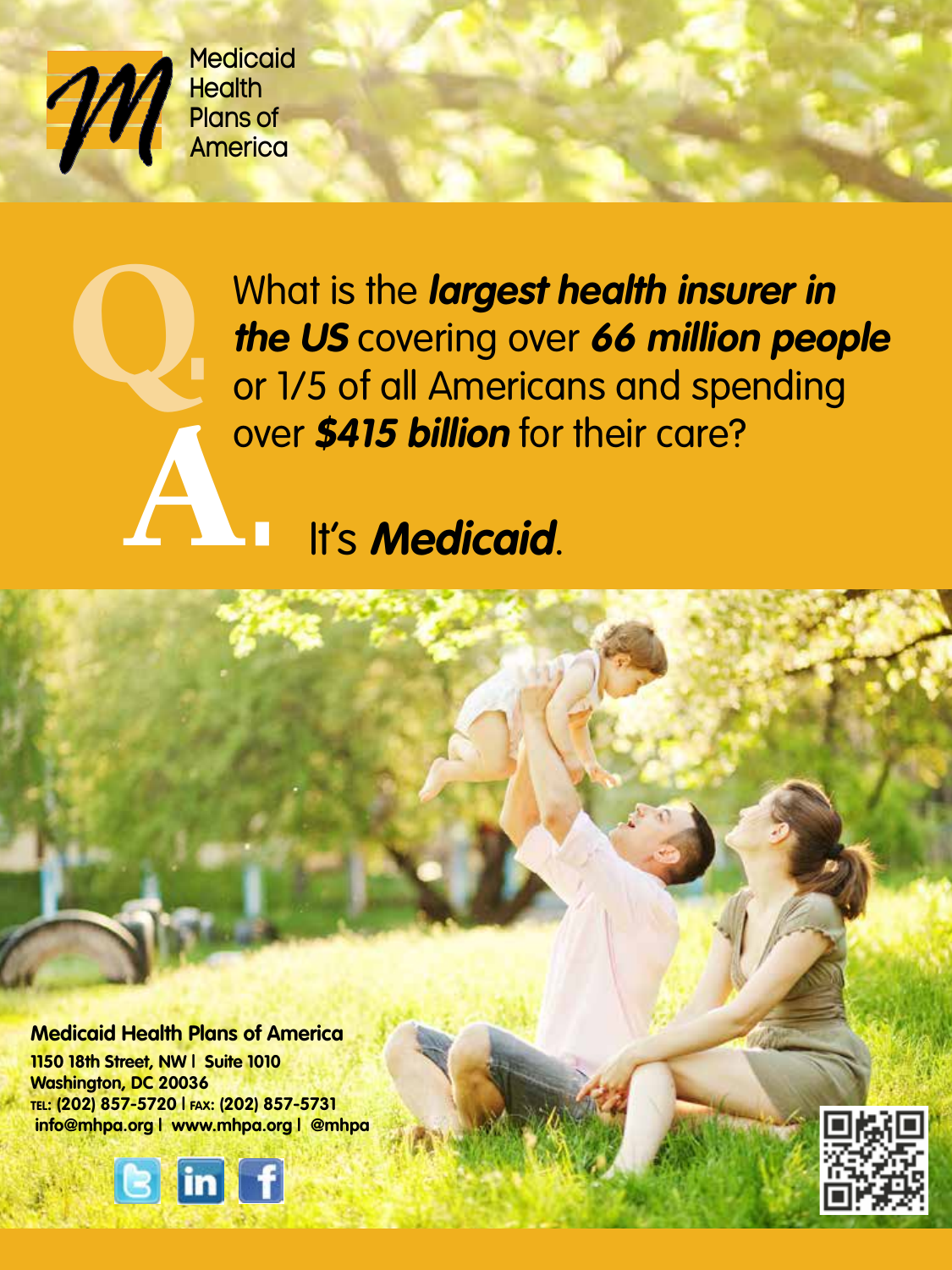## Medicaid Health Plans of America





What is the **largest health insurer in the US** covering over **66 million people** or 1/5 of all Americans and spending over **\$415 billion** for their care?

## **It's Medicaid**

Medicaid Health Plans of America (MHPA) and its member companies that provide risk-based capitated care to most Medicaid beneficiaries welcome the 114<sup>th</sup> Congress.

MHPA looks forward to working with legislators to ensure our nation's disadvantaged access to quality care while providing budget stability to the states.